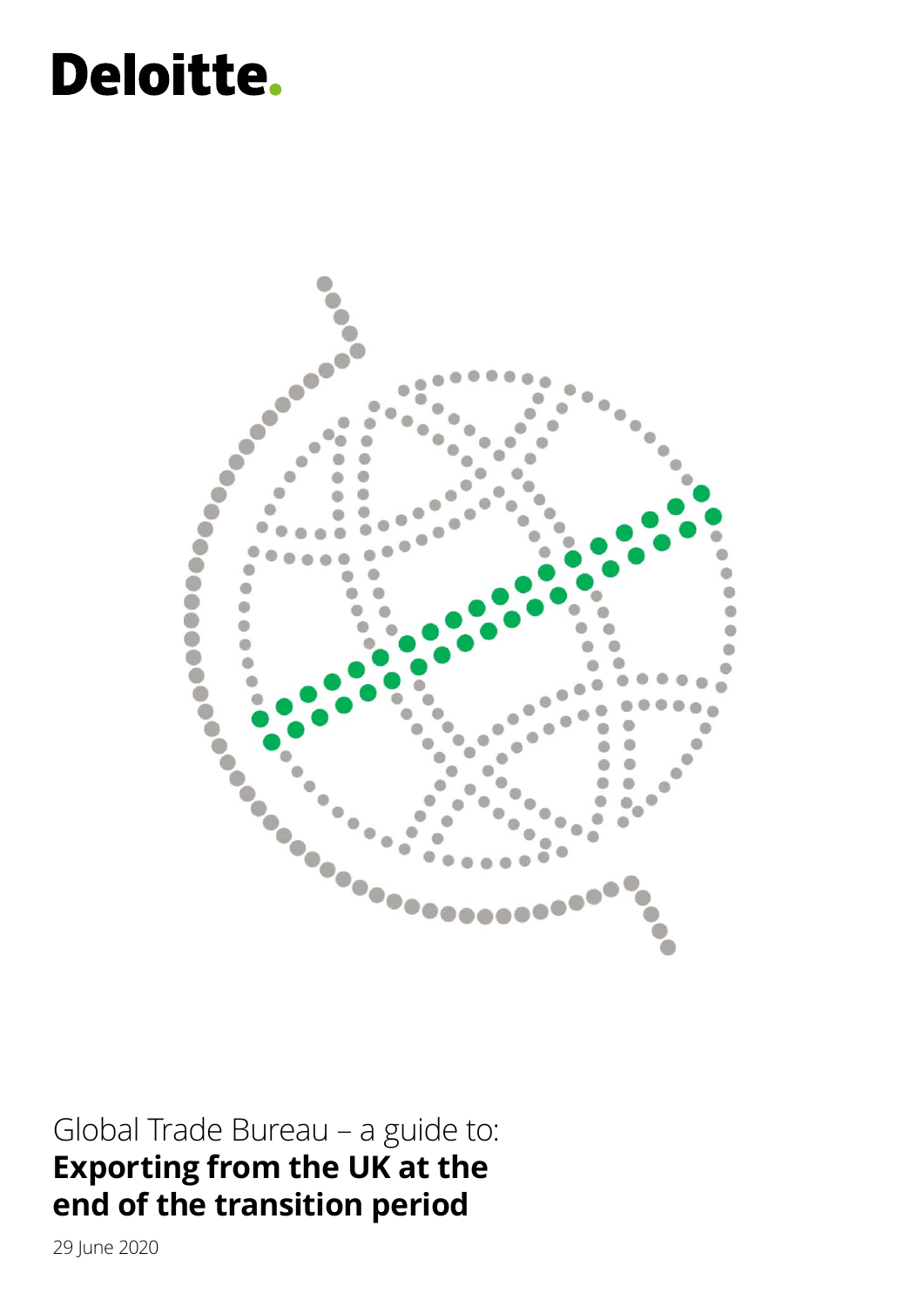**When you're running an international business, the smooth transition of your goods to and from the UK couldn't be more important. Your goods not only need to arrive, they must arrive without delay, with the right amount of duty paid and with the correct completion and filing of a customs declaration. At the end of the transition period, we expect to see a significant increase in the volume of customs declarations being processed per year. Moreover, existing supply-chain networks may not be equipped to ensure you're compliant. And, with a spotlight on corporate governance, it's more important than ever that you know your process inside out.** 

# Exporting goods from the UK to the EU from 1 January 2021

The UK's departure from the EU will herald the biggest change to the UK's customs landscape in a generation. Many businesses that have previously not needed to know about importing, exporting and tariffs will need to become specialists.

### **The Basics!**

UK businesses exporting goods to the EU will now need to meet certain customs compliance obligations. Here are the essential things you need to know:

- **•** The exporter of record must be established in the UK for customs purposes. If the business intending to export does not meet this condition, it is possible for an agent or third party to act as exporter of record.
- **•** The exporter must complete an export declaration.
- **•** The exporter must provide key documents to their freight forwarder e.g. the road consignment note, copies of export licences and the Movement Reference Number from the export declaration.

Note, separate considerations apply for movements of goods in or through Northern Ireland.

**An overview of the clearance process**

The diagram below summarises the key steps of the clearance process in order to export, and then import, goods.



According to a recent House of Commons Library Briefing Paper, in 2019 46% of goods and 40% of services exported from the UK were supplied to the EU.

The top 3 UK exports to the EU by value during 2019 were:

- **•** Petroleum and petroleum products (£20bn)
- **•** Road vehicles (£17.3bn)
- **•** Other transport equipment (£9.9bn)

Typically, the cost of submitting a declaration is between £15 and £55 – sometimes higher – which could represent significant additional costs for businesses.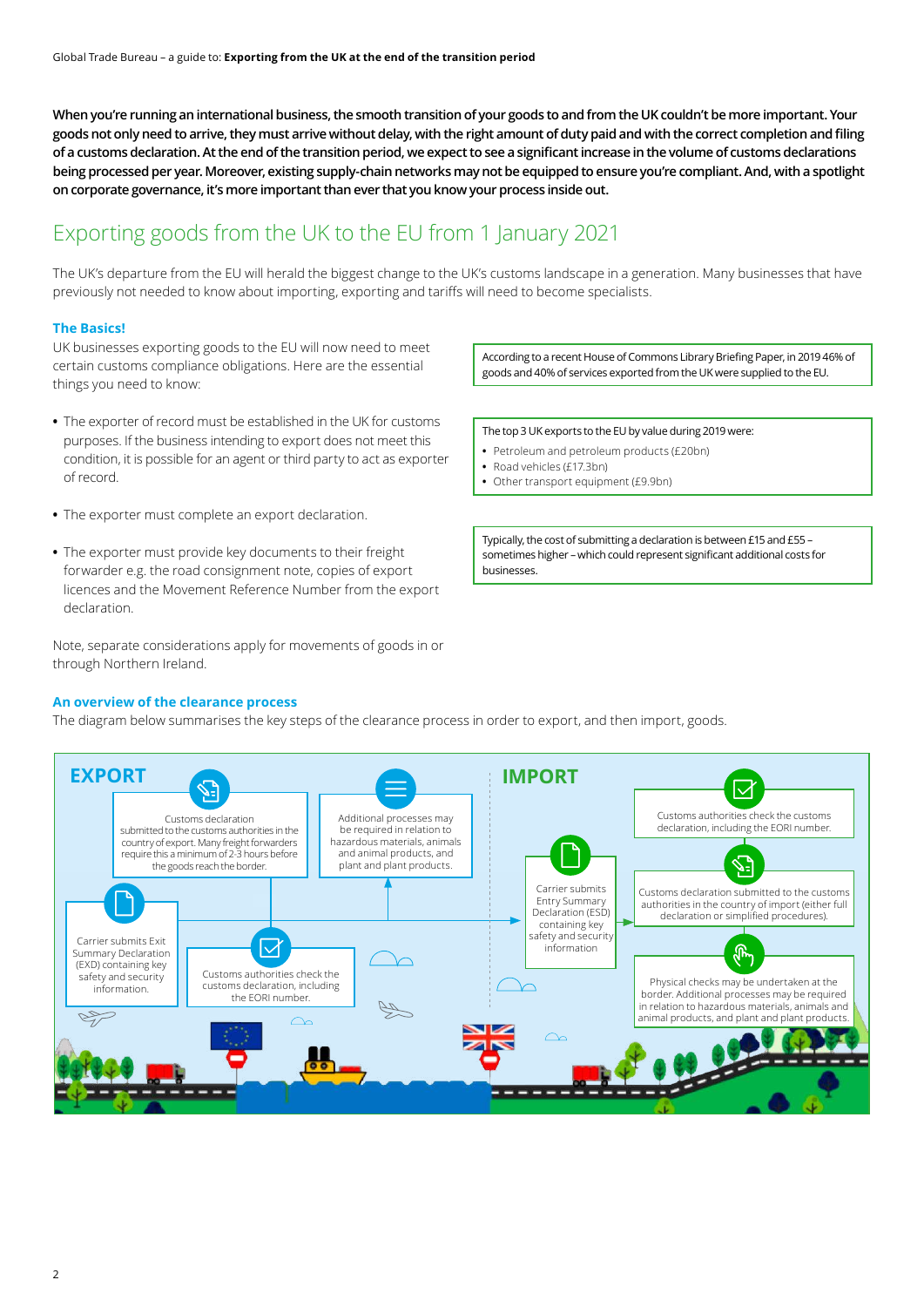# Key actions for businesses acting as exporter of record from the UK

This checklist summarises the key actions for businesses exporting goods from the UK. Some businesses may also be responsible for importing goods into the EU, in which case additional obligations will apply.

| Key actions for businesses acting as exporter of record from the UK:                                                                                                                                                                                    |  |
|---------------------------------------------------------------------------------------------------------------------------------------------------------------------------------------------------------------------------------------------------------|--|
| <b>Crucial customs set up</b>                                                                                                                                                                                                                           |  |
| Obtain a UK Economic Operator Registration and Identification (EORI) number and obtain an EU EORI number if the<br>business is also importing into the EU                                                                                               |  |
| Establish capability to complete customs declarations, including data on product classification, value and origin                                                                                                                                       |  |
| Determine who will act as exporter, meeting the necessary establishment requirements                                                                                                                                                                    |  |
| Appoint a customs compliance provider to deal with border formalities on your behalf                                                                                                                                                                    |  |
| Review contract terms and Incoterms to be clear on where risk and obligations lie                                                                                                                                                                       |  |
| <b>Customs duties and customs regimes</b>                                                                                                                                                                                                               |  |
| Quantify the amount of customs duty payable in destination country (where the supplier is also responsible for importing<br>the goods into the EU)                                                                                                      |  |
| Quantify the costs of managing the additional customs compliance requirements                                                                                                                                                                           |  |
| Review rules of origin in FTAs to determine whether the goods will qualify for preferential arrangements on import                                                                                                                                      |  |
| Consider whether any customs regimes and simplifications are relevant e.g. transit or outward processing                                                                                                                                                |  |
| Review economic impact of existing trade remedies on current supply chains (e.g. anti-dumping duties, countervailing<br>duties and safeguards)                                                                                                          |  |
| <b>Related requirements</b>                                                                                                                                                                                                                             |  |
| Review excise compliance requirements if the business exports excise goods (e.g. alcohol and tobacco) from the UK into<br>the EU (excise duty applies in addition to any customs duty)                                                                  |  |
| Ensure compliance with SPS regulations where relevant, (e.g. for animals, certain plants, and some animal and plant<br>products) including advanced notification, health certificates and veterinary checks, and import via a border inspection<br>post |  |
| Check compliance requirements for product standards and packaging requirements where the business acts as importer<br>for regulatory purposes                                                                                                           |  |
| Check the business meets the conditions to zero rate the export of goods for VAT purposes, and consider VAT obligations<br>if the business also imports into the EU                                                                                     |  |
| <b>Customs governance</b>                                                                                                                                                                                                                               |  |
| Set-up customs compliance provider governance, operating procedures and instruction                                                                                                                                                                     |  |
| Review, enhance and create an internal infrastructure:<br>a. Customs skills<br>b. In-house or out-source customs compliance<br>c. System capabilities and changes<br>d. Internal processes and controls                                                 |  |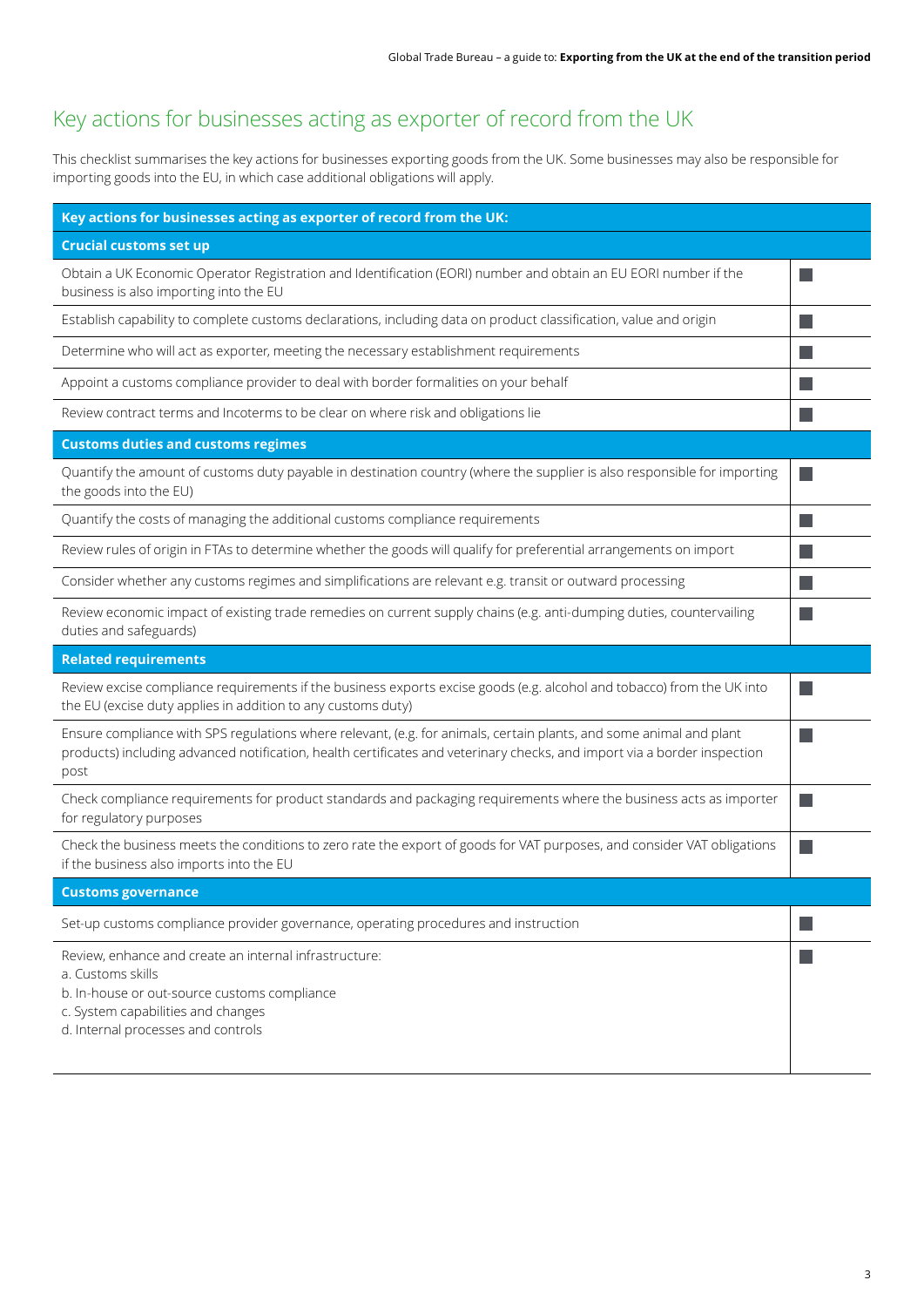### What are the key customs considerations for businesses exporting from the UK?

At the end of the transition period, businesses supplying goods from the UK to the EU will need to consider export requirements for the first time. These include:

### **Establishment requirements**

Under the UK's new customs legislation, the exporter of record must be established in the UK. This means that the exporter must have its registered office in the UK, or have a permanent place of business in the UK from which activities are carried out that the business is constituted to perform. The exporter of record doesn't necessarily need to be the owner of the goods at the time of export e.g. the business could appoint a UK-established customs agent to act as an indirect representative could be an agent. Businesses should check their role in the supply chain and ensure the split of responsibilities between counterparties is clear. It is expected that additional guidance to clarify the establishment rules will be published in due course.

### **Classification of goods (for the EU market)**

Classification of goods informs the amount of duty payable upon import into the EU. Therefore, reviewing classification ensures that the correct amount of duties are payable and reduces the risk of customs enquiries. It is possible that in future UK customs classifications may diverge from the existing EU classifications; two sets of commodity codes may therefore need to be held.

#### **Export licences**

Certain goods are "controlled" goods and required a licence to export e.g. dual use civil and military goods. Whilst the overall framework of controls relating to such goods is not expected to change, some changes to licencing requirements are expected. In other cases, additional requirements apply e.g. for animals and animal products, which may require a health certificate and notification through the TRACES system in order to enter the EU.

#### **Document requirements**

Exporters will need to provide key documents to their freight forwarder, such as any relevant export licences, the road consignment note, the Movement Reference Number (MRN) from the export declaration, preference documents where applicable, and other relevant documents where customs regimes such as Transit are used. The commercial invoice is issued by the exporter and evidences the sale from the exporter to the importer – and also forms the basis of the customs value when the goods are imported into the EU.

### **Customs duty**

If the UK exporter is also responsible for importing goods into the EU, it will be responsible for import formalities and payment of customs duty (if the goods are subject to duty). Knowing the expected amount of duties that your goods will be subject to helps the business to manage its margins and profitability, and to price the goods accordingly. Additionally, where a FTA is in place, the business will need to gather the necessary supporting documents to corroborate a claim to preferential duty status as a result of an FTA.

#### **Record keeping**

HMRC requires that customs records are kept for at least four years. Failure to produce customs records upon request may lead to the business being subject to enforcement action, potential assessments and penalties.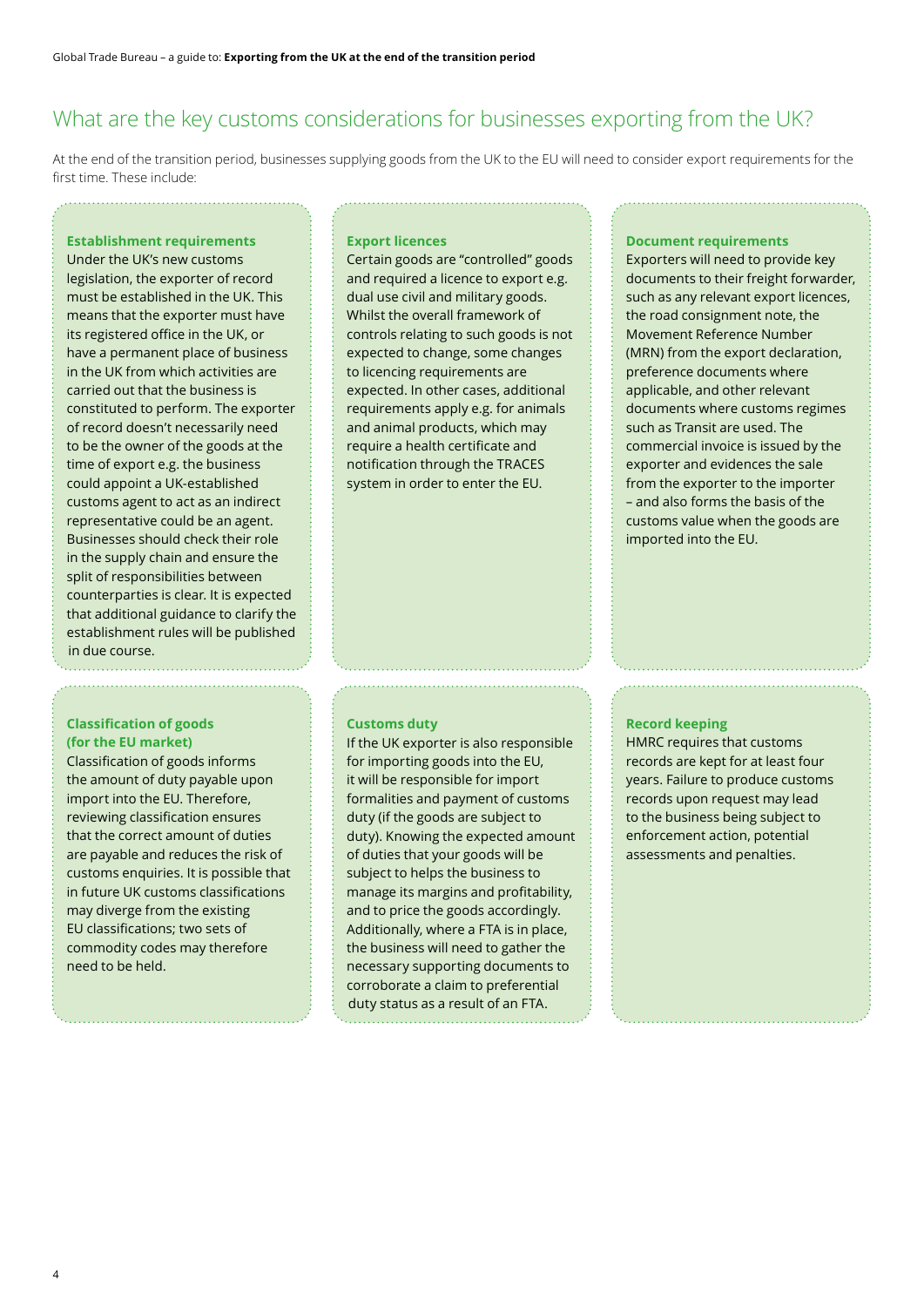### Customs special procedures

Customs special procedures relating to exports of goods are more limited than those relating to imports of goods. If goods are being exported from a special procedure in the UK, there are specific information requirements that must be included in the customs declaration. Depending on your supply chain, the following may simplify customs administration or reduce the duty cost:

### **Transit**

The UK has adopted the Common Transit Convention (CTC). This allows for customs clearance formalities (including payment of duty) to take place at the destination rather than at the point of entry into a customs territory. The exporter will need to make an export declaration as normal, and will also need to make a transit declaration to place the goods in transit and provide the transit accompanying document to the carrier.

### **Outward Processing**

This procedure will allow for relief from customs duty when exporting goods from the UK for processing or repair. When goods are re‑imported, a full or partial duty relief can be claimed. In order to apply for this procedure, the goods must (1) originate in the UK or, (2) have been imported into free circulation within the UK with all customs formalities completed and charges paid.

### *Early engagement with compliance providers is key*

Freight forwarders transport goods from one destination to another. Where customs declarations are required, freight forwarders may work with a separate customs compliance provider. Have you reviewed your existing logistics arrangements to understand:

- **•** How many freight forwarders do you use? Would appointing a single customs compliance provider helps you streamline processes and reduce costs?
- **•** Do your freight forwarders have the resource and systems capability to handle additional customs declarations?
- **•** Are you confident in the governance arrangements in place between the business and its freight forwarders/customs compliance provider[s] to help you stay compliant?
- **•** Does your existing freight forwarder have the capability to operate in the EU at the end of the transition period? There may be additional driving licence and permit requirements depending on the outcome of the FTA negotiations in the area of road haulage.

### What do UK businesses importing into the EU need to consider?

Where UK businesses exporting from the UK are also acting as importer of record into the EU will need to check they meet the relevant customs compliance requirements, including:

- **•** Obtaining an EU EORI number;
- **•** Appointing an indirect representative to act as declarant on the customs declaration if they do not have an EU establishment;
- **•** Paying any applicable customs duty at the time of import subject to any deferment arrangements or simplified procedures.

In order to benefit from simplified procedures in the EU, a business must have an EU establishment. Simplified procedures could include, for example:

- **•** Using simplified procedures at the border to clear the goods more quickly and delay the payment of duty (i.e. the EU equivalent of the UK's Customs Freight Simplified Procedures, or CFSP).
- **•** Using simplified procedures in conjunction with special procedures such as customs warehousing or inward processing to streamline customs processes and defer (or in some instances negate) the payment of duties.

As an alternative, a non-established business can use a customs compliance provider that has an authorisation to use simplified procedures, but this is likely to entail additional costs.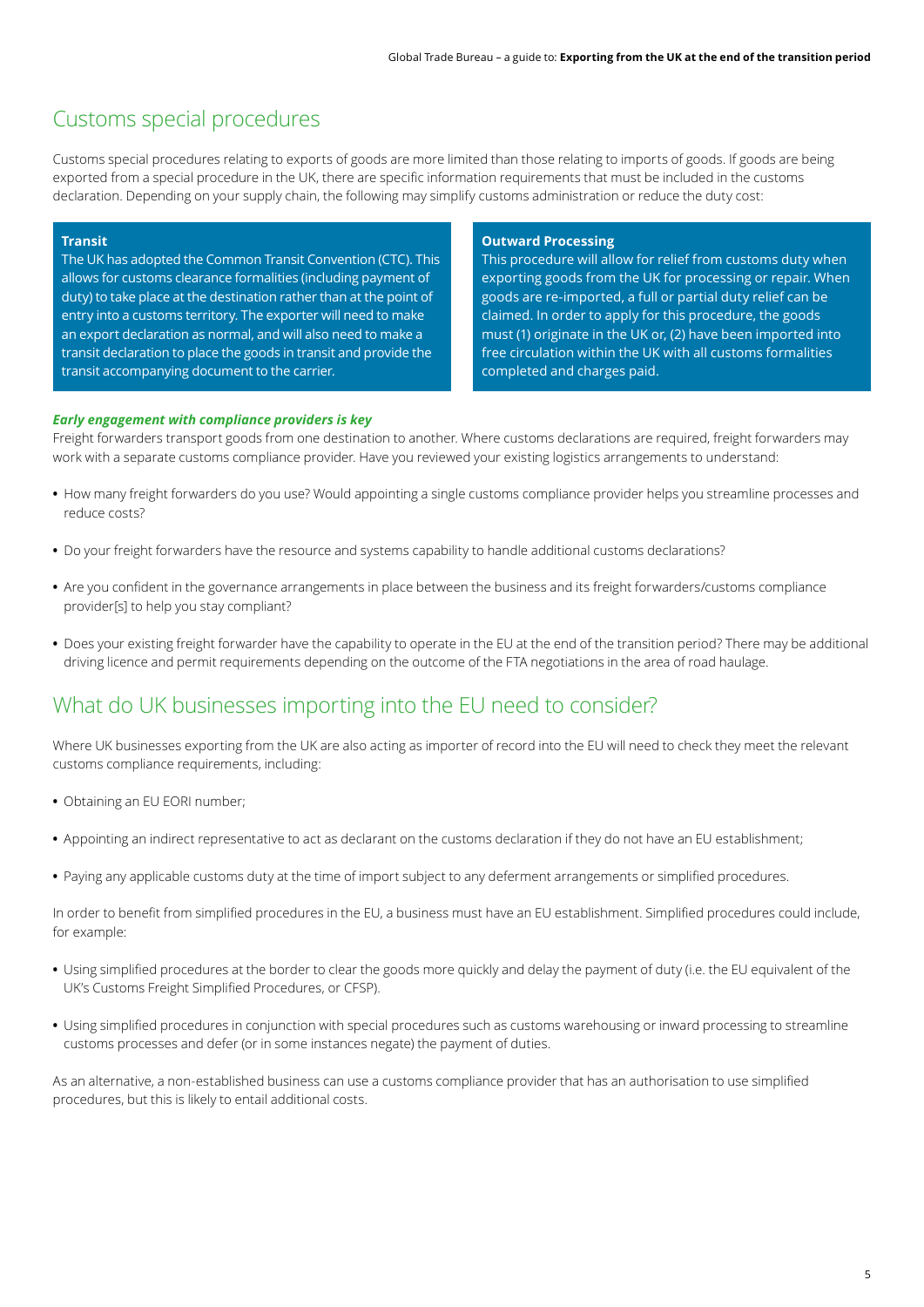### **What steps are EU countries taking to prepare for border changes at the end of the transition period?**

Whilst the UK Government has laid out a phased introduction of import measures for goods entering Great Britain from the EU, the EU is not expected to provide any reciprocal arrangements. We are seeing EU countries take steps to prepare for changes at the border at the end of the transition period i.e. from 1 January 2021, particularly those with significant traffic to and from the UK, for example:

### **Ireland**

The Irish customs administration has recruited almost 600 staff to Brexit-related roles, specifically trained for customs facilitation and checks. Additional infrastructure has been put in place at Dublin Port, Rosslare Europort and Dublin Airport, including new inspection bays, documentary check facilities, office facilities and additional parking for heavy goods vehicles, to meet increased capacity requirements at the end of the transition period. Moreover, the customs administration is developing IT solutions including an app which will provide routing information and have a 'check in' facility to allow drivers to check in at ports. This is intended to be used for roll-on roll-off freight or unaccompanied trailers using the trailer ID or cab registration number.

### **France**

The French customs administration is developing a "smart border" with a view to accelerating the movement of trucks through busy Channel ports. This would involve a pre-declaration at the port of departure, allowing time for the declaration to be processed and trucks to be selected for control checks in advance of their arrival at the port of arrival. Operators will complete customs formalities before loading and will assign a bar code associated with the vehicle and transit documentation, which will be used to determine whether additional checks are required. These arrangements would apply to movements of goods from the UK to France and from France to the UK.

### **Netherlands**

The Dutch customs administration has recruited an additional 930 Officers to manage the anticipated increase in customs activity at the end of the transition period. Improvements have also been made to the IT systems in order to ensure the smooth operation of customs formalities at ferry terminals. The Netherlands has not implemented any specific simplifications or facilitations as a result of Brexit. However, traders may be able to apply for authorisation to use postponed import VAT accounting for import into the Netherlands (in line with existing rules for all non-EU imports into the country).

### Related considerations

Businesses exporting goods from the UK will also need to consider a number of related impacts. These include:

### **VAT**

Exports of goods can be zero rated for VAT purposes. Where UK businesses currently rely on EU VAT simplifications to minimise their EU reporting obligations, they may need to register for VAT in the EU. UK businesses making B2C supplies to EU customers will need to consider the new e-commerce rules.

### **Exporting animal and plant products**

Sanitary and phyto-sanitary measures (SPS) protect human, animal or plant life from the risk of infection and disease through checks

undertaken before goods can enter a country. This means specific checks and certification requirements apply to certain animals, plants and associated products e.g. those with high milk or egg content. Imports of such products into the EU may require advance notification and to pass through a border inspection post.

### **Export controls**

Additional compliance requirements apply to controlled goods, for example licences are required for 'dual use' goods that can be used for both civilian and military purposes. Exporters also need to be aware of other restrictions that apply to people, organisations and transactions, e.g. sanctions and denied party screening.

### **Product regulations**

Regulated products – such as chemicals, cosmetics and automotive parts – placed on the EU market will need to meet EU regulatory requirements. There will be separate UK and EU regulators, with the potential for divergence over the longer term. Businesses that were previously distributors for the purposes of product regulations may now become importers, meaning they need to meet additional obligations.

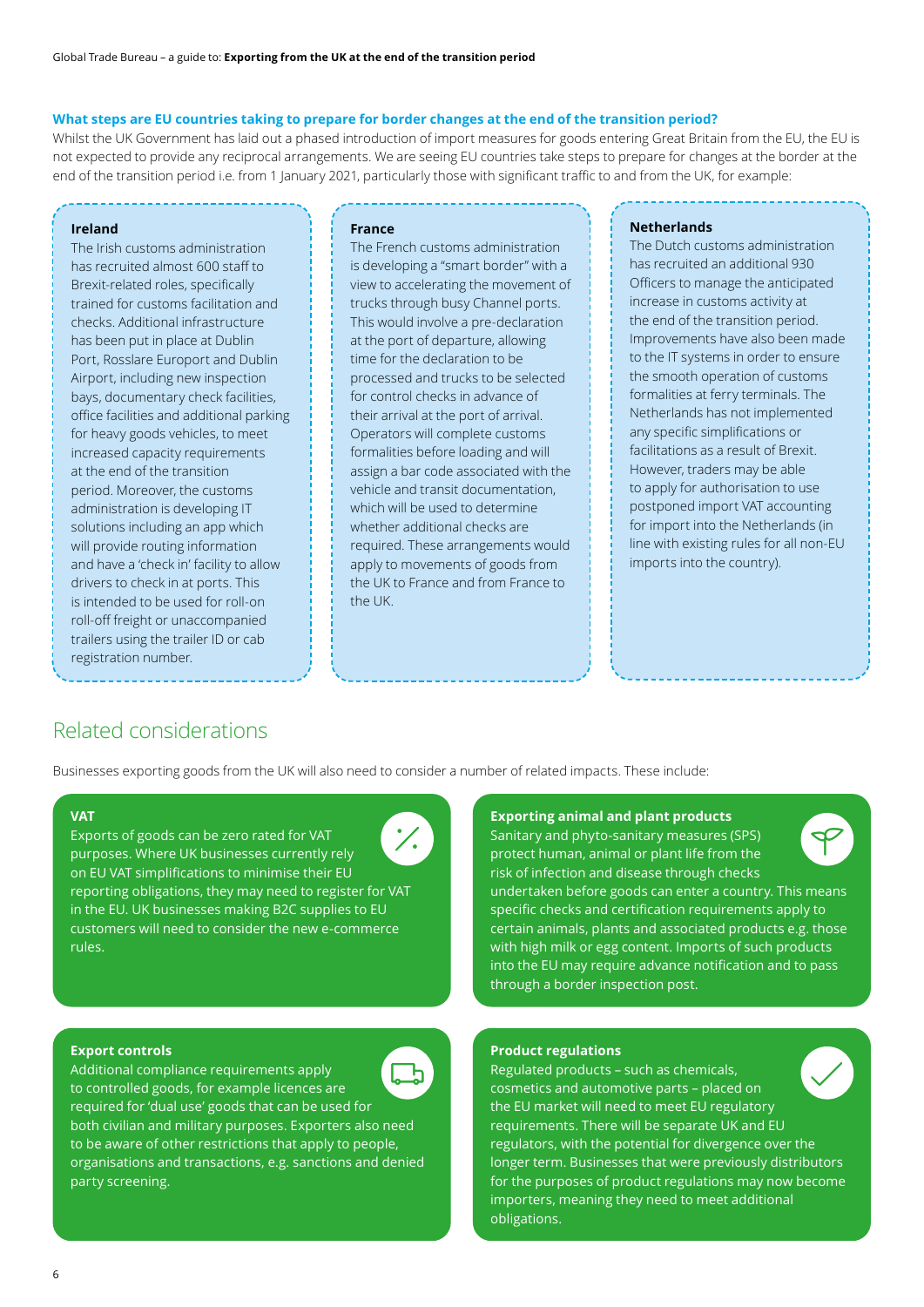# How Deloitte can help

Our **market-leading Global Trade Advisory team** – drawn from both ex-HMRC officers and industry experts – works with businesses to provide a suite of advisory services. Our team works with your business to identify opportunities to simplify supply chains, introduce mitigations and identify cash-saving opportunities for the business.

Deloitte's **Global Trade Bureau** is a tech-enabled customs compliance solution that takes care of your customs calculations and declarations, filing and end-to-end process optimisation. And, with a dashboard delivering analytics and reporting, not only can you keep your business moving, you can stay one step ahead.

Our **Global Brexit Insights** team provides up to date insights, benchmarking and guidance on best practice to prepare businesses for the post-Brexit trading environment. We combine Brexit insights, industry knowledge and technical expertise from across our network of member firms to support our clients with their Brexit readiness.

### **Services**

We provide a range of trade and indirect tax advisory services to help businesses prepare for the changes that will arise at the end of the transition period, including:

- **• Manage customs compliance.** Our [Global Trade Bureau](https://www2.deloitte.com/uk/en/pages/tax/solutions/globaltradebureau.html ) combines deep global trade expertise with technology to offer a differentiated solution for managing customs compliance.
- **• Identify customs and VAT impacts.** Prioritize focus based on business structure, supply chains, operating model, location.
- **• Map existing and proposed supply chains** and analyze the resulting customs and tax obligations and mitigations, including potential systems updates.
- **• Identify the customs** and related registrations and authorisations necessary for the business' post-Brexit operations.
- **• Consider available duty reliefs** and how these may assist the business in not only reducing its customs duty bill, but also whether these can add efficiency within the supply chain.
- **• Engage with tax authorities** on post-Brexit customs and tax policy.

# **Contacts**

\_ \_ \_ \_ \_ \_ \_ \_ \_ \_ \_ \_ \_



**Caroline Barraclough** Partner Global Trade Advisory cbarraclough@deloitte.co.uk 020 7007 9287



**Bob Jones** Partner Global Trade Advisory bobjones@deloitte.co.uk 020 7007 5627



**Richard Vitou** Partner Global Trade Bureau rvitou@deloitte.co.uk 020 7007 0578



**Zoe Hawes** Director Indirect Tax zhawes@deloitte.co.uk 020 7007 9033